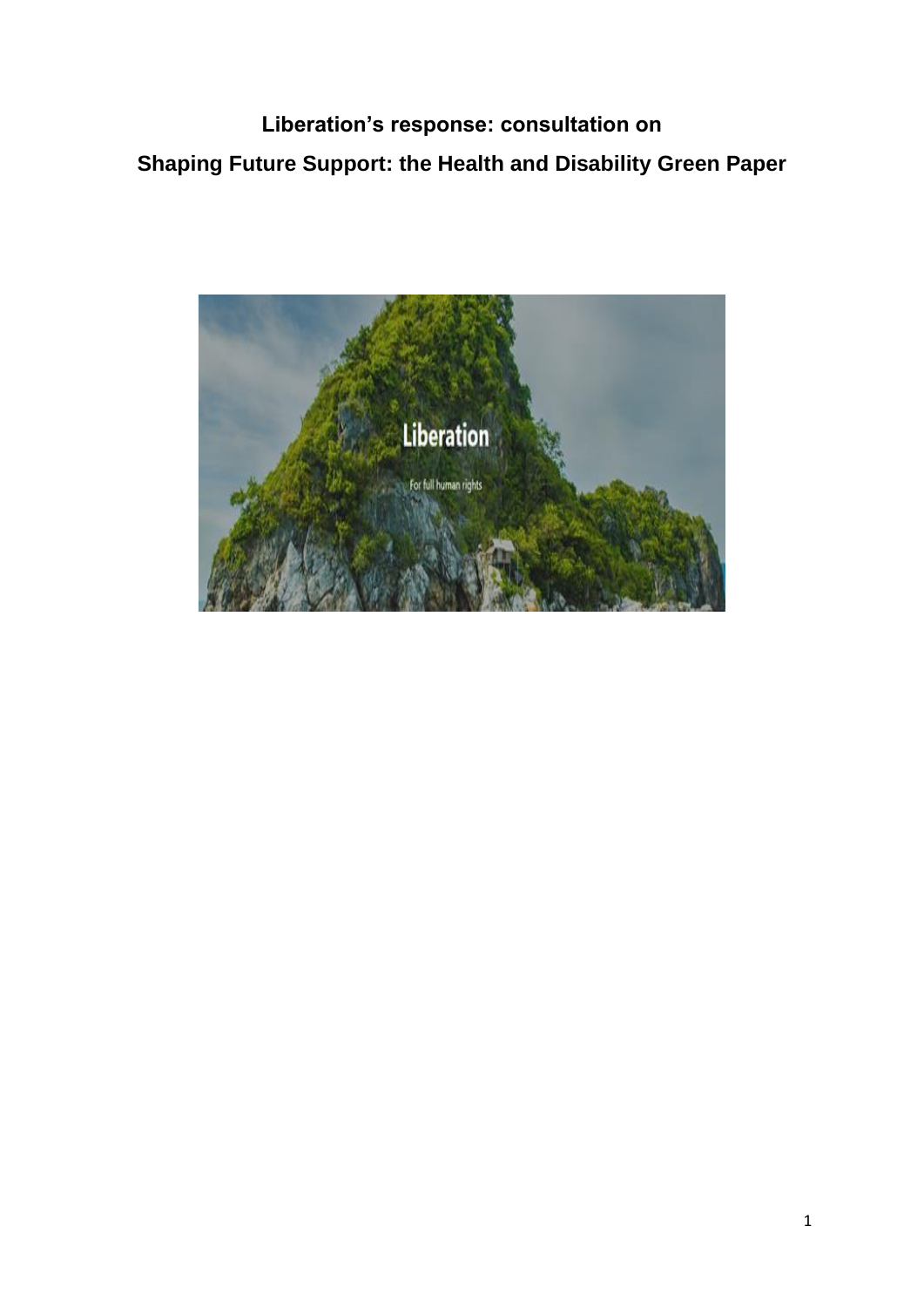## **Liberation as an organisation**

Liberation is a recently formed, user-led organisation, operating in England. Its focus is the implementation of full human rights for people with lived experience of a mental health diagnosis/mental trauma, in particular the rights set out in the United Nations Convention on the Rights of Persons with Disabilities (UNCRPD). We have both organisational and individual members. The views expressed in this submission stem from consultation with members.

## **Key concerns related to the Green Paper**

1. The Green Paper talks about independent living as a priority, but is very narrow in scope. Article 19 of the UNCRPD and related Articles should be employed as the baseline for understanding independent living; the UNCRPD is a treaty which the UK government has signed and which is of major importance to many Deaf and Disabled people. Until the UNCRPD is utilised, neither the benefit system, nor employment issues will be tackled adequately; they need to be addressed as part of a larger whole. Similarly, the Paper's talk of a 'holistic approach' does not fit its actual ethos. As a result, any gains from the Paper's proposals will be limited (in addition to specific shortcomings in it).

2. Running together health and disability issues in the Green Paper is likely to lead to an increased emphasis on a medical as opposed to a social model. It is noticeable, for example, that mental distress/trauma is defined through a medical model, diagnostic approach. Similarly, paragraph 32 recognises that there are more people experiencing mental distress/trauma, but does not address the fundamental causes of that; until the government takes action to address its shortcomings during the coronavirus pandemic, major disabling factors in society and the dominant use of a medical model, which has badly let down so many of us, this increase is unlikely to change.

3. It is important that Disabled people have equal access to employment, including equal representation in senior roles. However, there is a failure to recognise that people should be regarded as valuable members of society whether they are able to work or not.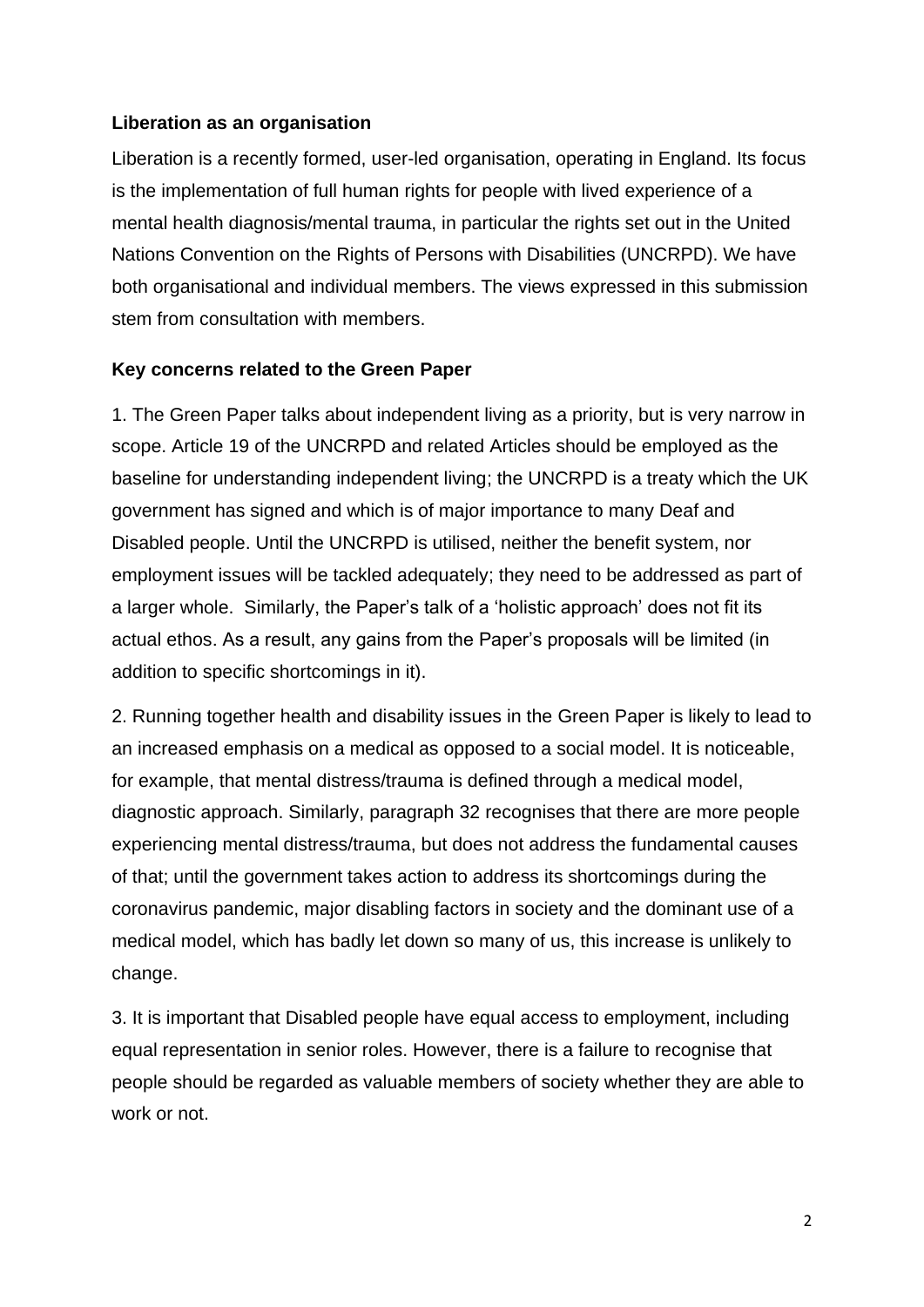4. There is a complete absence in the Green Paper of any inclusion of intersectional issues. It is vital that particular disadvantages for people who experience more than one form of discrimination are recognised and addressed. There should also be a focus on people who are both service users and carers; it is often assumed that people can only be one or the other.

5. The Green Paper leaves question marks about how meaningful consultation with Deaf and Disabled people and organisations led by them (DDPOs) was. For example, precise numerical detail is lacking at a number of points and the organisations listed in the Annex, as groups which facilitated online responses, all appear to be non-DDPOs. Because we are the experts in our own needs, it is vital that we play a key role in developments. Under the UNCRPD, the government also has a responsibility to involve us in this way.

6. The high levels of satisfaction cited (for example in paragraphs 157, 211 and 217) seem to fly in the face of contrary evidence from many Disabled people and of key reports. The Green Paper fails to address in any adequate way findings by the [UNCRPD Committee](https://docstore.ohchr.org/SelfServices/FilesHandler.ashx?enc=6QkG1d%2FPPRiCAqhKb7yhspCUnZhK1jU66fLQJyHIkqMIT3RDaLiqzhH8tVNxhro6S657eVNwuqlzu0xvsQUehREyYEQD%2BldQaLP31QDpRcmG35KYFtgGyAN%2BaB7cyky7) and by [Philip Alston.](https://undocs.org/A/HRC/41/39/Add.1) The statements in these paragraphs also run contrary to recent material from lead organisations such as the [Joseph Rowntree](https://www.jrf.org.uk/report/our-social-security-lifeline-it-strong-enough)  [Foundation](https://www.jrf.org.uk/report/our-social-security-lifeline-it-strong-enough) and to other statistics held by the government, for instance those which can be found in the [data tables](https://www.gov.uk/government/publications/uk-disability-survey-research-report-june-2021/uk-disability-survey-research-report-data-tables) of the *UK Disability Survey Research Report*.

7. In addition to issues raised in the points above, it is worrying that there is no current plan to overhaul the benefit system radically. In paragraph 11 of the executive summary, this is raised as a possibility, but the actual content of the Green Paper is about 'improving' the system. As with so many recent government proposals, the emphasis seems to be on 'improving' a broken system instead of on the radical transformation needed; this is very much the approach taken to 'reform' of the Mental Health Act 1983, for example.

8. The Green Paper is generalised in its focus and, despite the inclusion of some material, does not take adequate account of the lived experiences of people in mental distress/trauma, particularly because it is based on a medical model understanding of mental trauma/distress instead of on a social model. The Green Paper also falls short on addressing issues for people with learning disabilities/difficulties.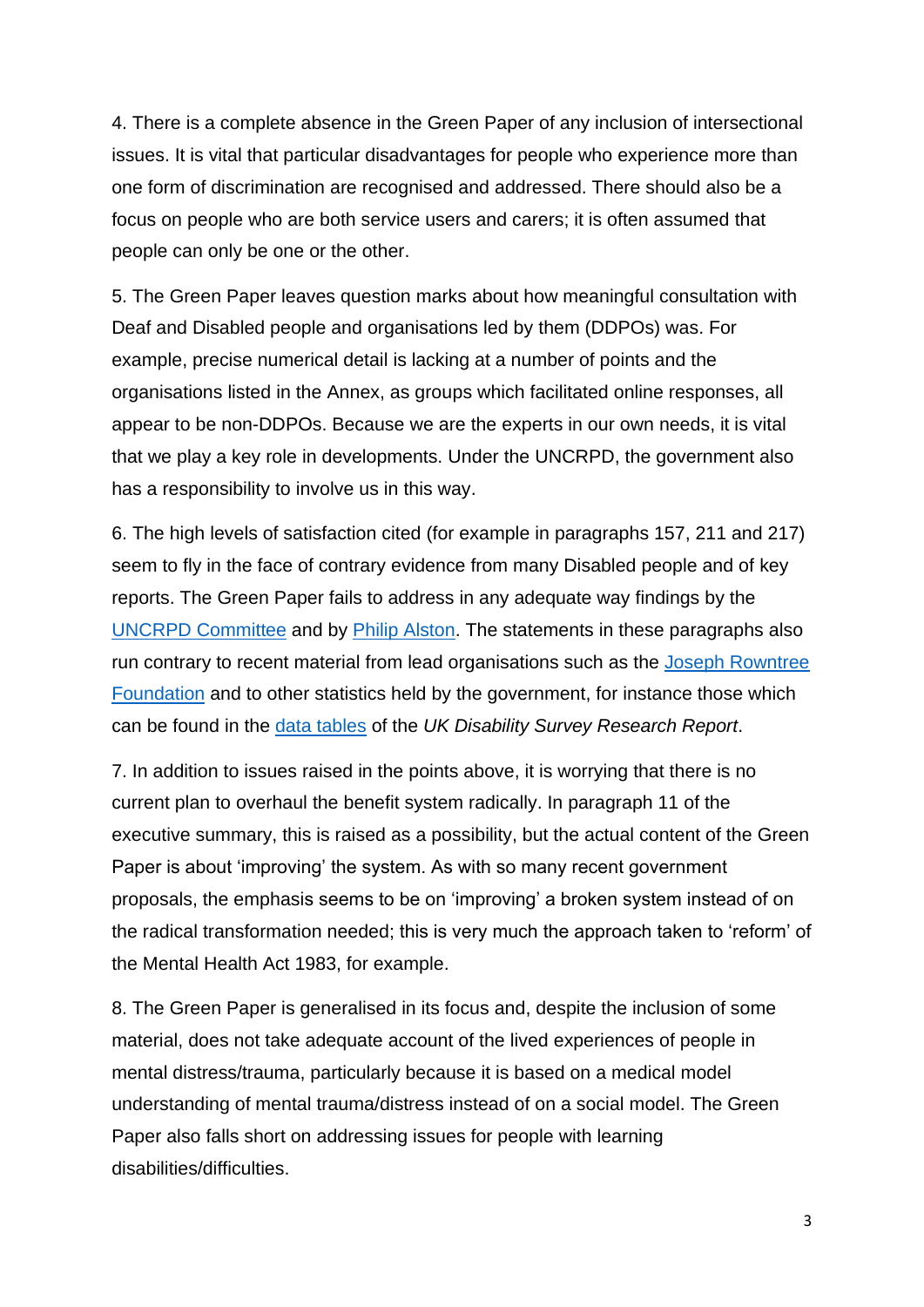9. The consultation survey needs significant changes if it is to be a suitable instrument for obtaining the views of Deaf and Disabled people. Effective surveys designed for Deaf and Disabled people need to be drawn up in close consultation with them, or produced by them with funding made available for that purpose. However, it seems that relevant lessons have not been learnt from strong concerns which DDPOs expressed about the National Disability Strategy survey. The extent of information requested in the Green Paper's demographic questions comes across as intrusive and the questions fail to draw on the social model of disability which lies at the heart of the UNCRPD. The survey is also unduly long and, in addition to the fact that the easy read version does not give an adequate sense of the Green Paper, neither the Paper itself nor the survey questions adequately reflect issues for DDPOs.

# **Chapter 1: Providing the Right Support**

A constant issue for people with lived experience of a mental diagnosis/mental trauma is that their needs are not well accommodated in the benefit system. There are many outstanding concerns in the [Money and Mental Health Policy Institute's](https://www.moneyandmentalhealth.org/wp-content/uploads/2019/03/MMH-The-Benefits-Assault-Course-UPDATED.pdf)  [report](https://www.moneyandmentalhealth.org/wp-content/uploads/2019/03/MMH-The-Benefits-Assault-Course-UPDATED.pdf) (2019) which have not been addressed adequately. This issue needs a much stronger focus in the Green Paper.

Advocacy support would be very welcome. However, this needs to come from fully independent bodies, in particular from DDPOs; the latter have lived experience both of issues faced and of what is needed. To achieve this, funding will need to be made available and there will need to be commissioning of a wide selection of DDPOs covering the full diversity of Deaf and Disabled people and of intersectional issues. It will also be important that, when people validly challenge decisions made, they are not then just labelled as 'the problem'.

Physical access issues need much more attention in the Green Paper; accessible transport and accessible buildings remain major issues for people with lived experience of a mental health diagnosis/mental trauma who also have physical/sensory impairments. Access issues relating to psychological issues for us also need considerably more focus.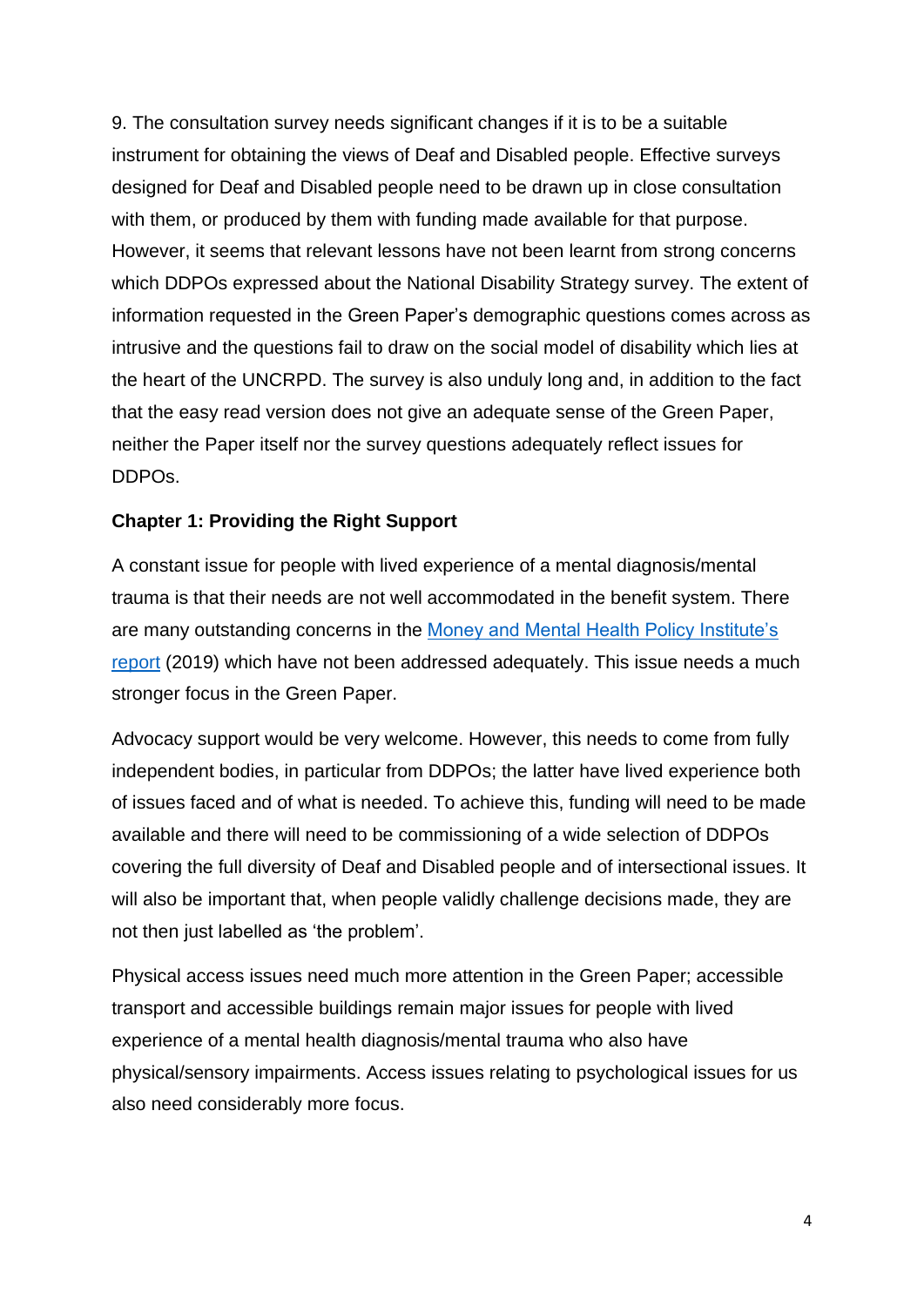# **Chapter 2: Improving employment support**

On the face of it, supporting employers to improve 'mental health' in the workplace is important. However, as James Davies (2021) has pointed out<sup>1</sup>, approaches put forward in the workplace tend to locate problems within individuals instead of addressing the environment in which they are working. This is very true of IAPT, for example, quite apart from evidence that IAPT does not work particularly well and that official IAPT statistics are misleading in conveying that it does. The dominance of the government-endorsed, medical model approach to mental trauma and mental distress itself reinforces an essentially individualistic approach and so also reinforces the shortcomings outlined above. There will not be adequate change unless the Green Paper addresses these issues.

A further issue is that employers often seem not to recognise that they have a responsibility to address reasonable adjustments issues for people with lived experience of a mental health diagnosis/mental trauma. When they do address reasonable access factors, the focus seems to be on access for people with physical/sensory impairments. The Green Paper needs to tackle this shortfall.

The Green paper completely fails to recognise the huge damage which conditionality has done and is continuing to do, including a worsening of mental trauma and distress which is itself a barrier to obtaining/retaining employment. Research evidence also suggests that conditionality is ineffective; see for example the ESRC's 2018 paper on *[Welfare Conditionality](http://www.welfareconditionality.ac.uk/wp-content/uploads/2018/05/40414_Overview-HR4.pdf)*.

The success of employment initiatives mentioned in the Green Paper, for example Health Model Offices, personalised support and Job Centre Plus input, will rest to a considerable extent on who is commissioned to train staff. As lived experience experts, DDPOs need to have a lead training role if these initiatives are to work well for people with experience of a mental health diagnosis/ mental trauma and other Deaf and Disabled people, including those experiencing intersectional discrimination.

The growing emphasis on digital approaches in this Green Paper and other government initiatives is concerning in the sense that there is a failure to recognise

<sup>1</sup> Davies, J. (2021) *Sedated. How Capitalism Has Created Our Mental Health Crisis,*  London: Atlantic Books,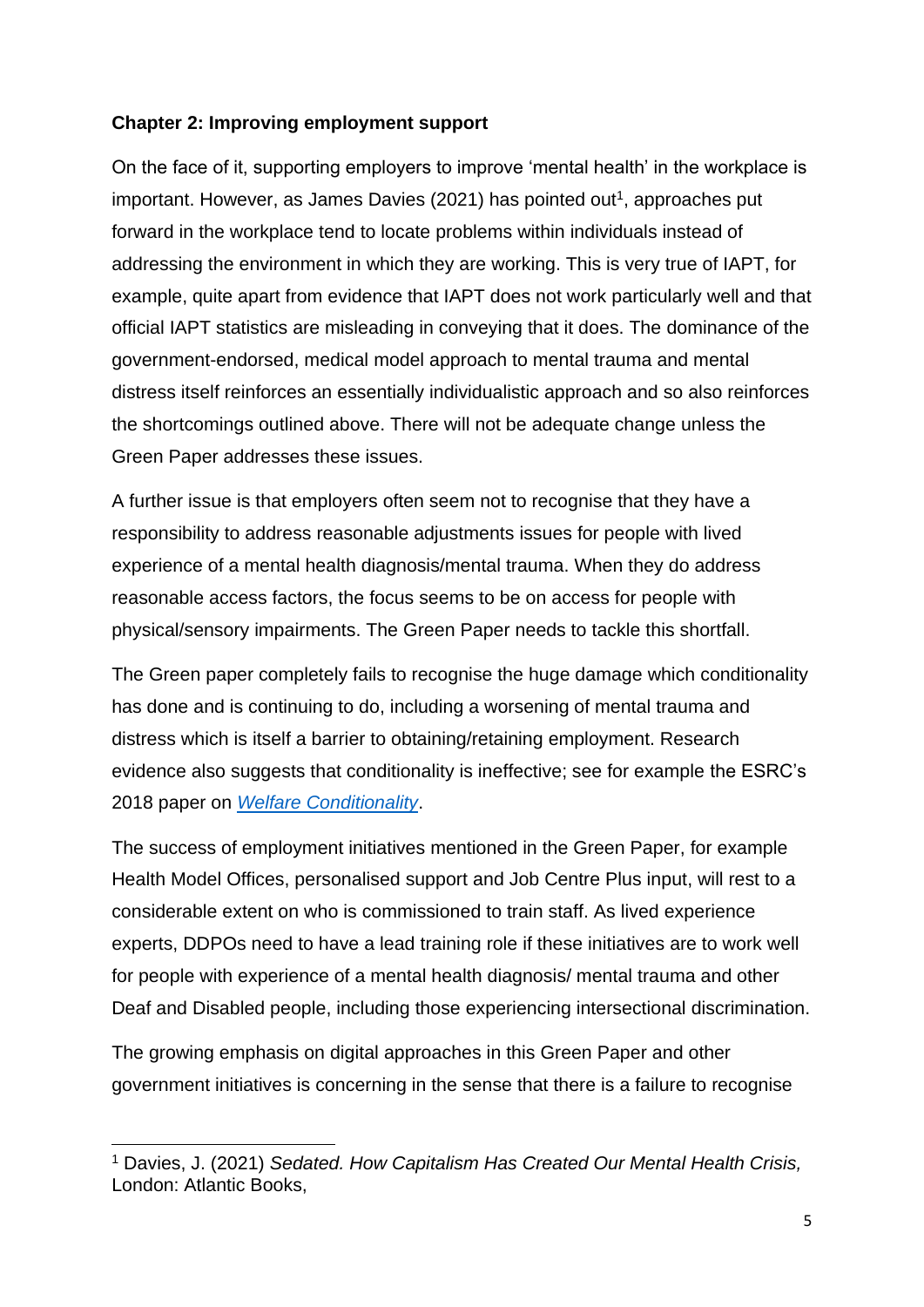the numbers of people who are disadvantaged by it, the growing digital 'under class'. One key issue is who will pay for computers and digital access for people who cannot afford them, for IT skills training where people have so far had no input and for necessary adaptations where people have a physical/sensory impairment which make the latter necessary. However, internet usage is not suitable for everyone; for example, in some cases, it exacerbates mental trauma/distress for people who are already experiencing this. Therefore, a key principle should be that people can choose in what ways they receive communications.

#### **Chapter 3: Improving current services**

The Green Paper's assertion that most people are 'content with our services' is baffling. What has happened to any recognition that, because benefit rates are failing to keep up with the cost of living, people are falling increasingly below the poverty line, still more so if they already experience more than one form of discrimination, for example belong to a BME (racialised) community, that the withdrawal of the £20 increase in Universal Credit will have a dire effect and that there have literally been deaths and suicides because of people's problems in accessing benefits? In the Mental Health Act White Paper, bad experiences were very much downplayed and in the recent report from the Commission on Race and Ethnic Disparities (CRED) structural racism was denied, in the teeth of evidence about its reality. Has the same thing happened here?

There needs to be an improvement in assessments for people with lived experience of a mental health diagnosis/mental trauma; feedback which Liberation has received is that the methods used do not relate well enough to the issues which they experience, still less so when they experience intersectional disadvantages.

As has been indicated above, the methods used for assessments and reassessments should rest on the preferences of individual claimants. Options available should include home visits, phone calls, assessment centres, videos, online contact and paperwork (with large print and easy read versions also available), together with funded access to translators and interpreters for people whose first language is not English and/or who use BSL. There has been important campaigning about the need for audio-recordings of assessments, given that quite a few benefit claimants have had concerns about the accuracy of notes made.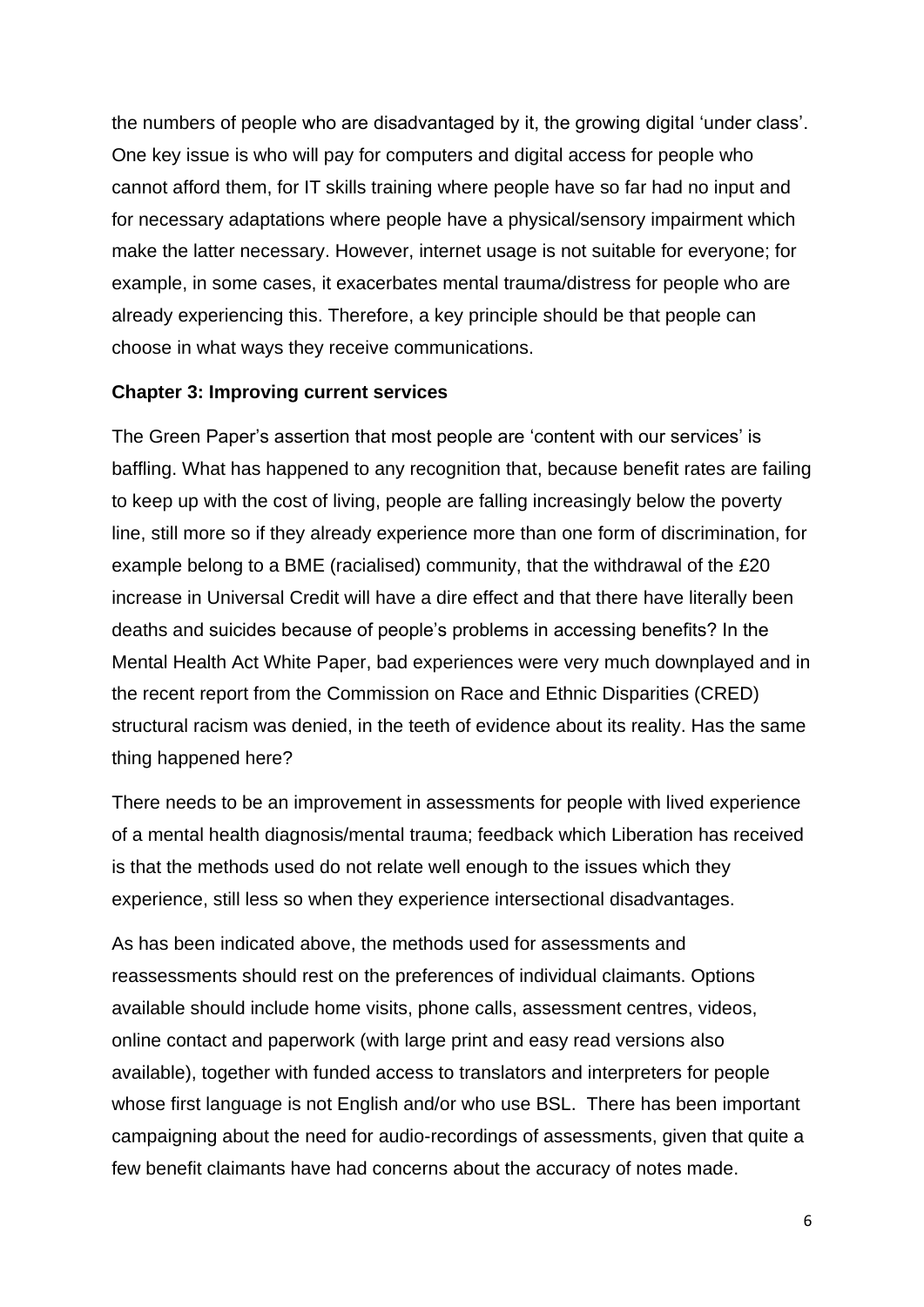However, questions which need addressing are who will pay for the necessary equipment (it should not be the claimant), whose recording will it be and how secure it will be.

Using the term 'holistic' here for the decision-making process described is misleading, an example of the government taking over language and using it differently; 'holistic' means taking into account the whole of a person's life circumstances. The definition needs to have the UNCRPD as its basis. In addition, the example given about someone in mental distress is worrying. It encapsulates the idea that 'professionals know best'. As a result, it feeds into the stereotype that people in mental distress 'lack insight' about their problems and so that others need to take the lead about what happens to them.

It is intensely stressful to have to appeal to a Tribunal, because it is a lengthy, daunting process and one which is hard for average members of the public to get their heads around. As a result, people who are already living with mental trauma may not even feel able to apply and so become still more traumatised when benefit decisions are faulty. This is particularly concerning because there is clear [evidence](https://www.bbc.co.uk/news/uk-58284613) that the current assessment system is failing a significant number of people; the larger number of Tribunal appeals are successful according to data from the BBC (2021). It will be very important not only that there is a radical transformation of the whole welfare benefit system, but that, when there is a case for Tribunals, the process is very different from the present one. Legal aid needs to be readily available, access issues should be taken fully into account, including reasonable adjustments for people experiencing mental trauma, and the current, intimidatory format needs to be replaced with a user-friendly approach. This approach should be one which is also gender-friendly, age-friendly and anti-racist.

It has been shocking that people with terminal illnesses can die before they receive financial assistance to which they are entitled. An improved fast track approach, together with eligibility to draw on this this at least 12 months ahead of the time when their lives are likely to end, is very much needed. It will also be very important that there is a simplified process for people with major impairments. A simplified process needs, too, to be available for all Disabled people, including people with lived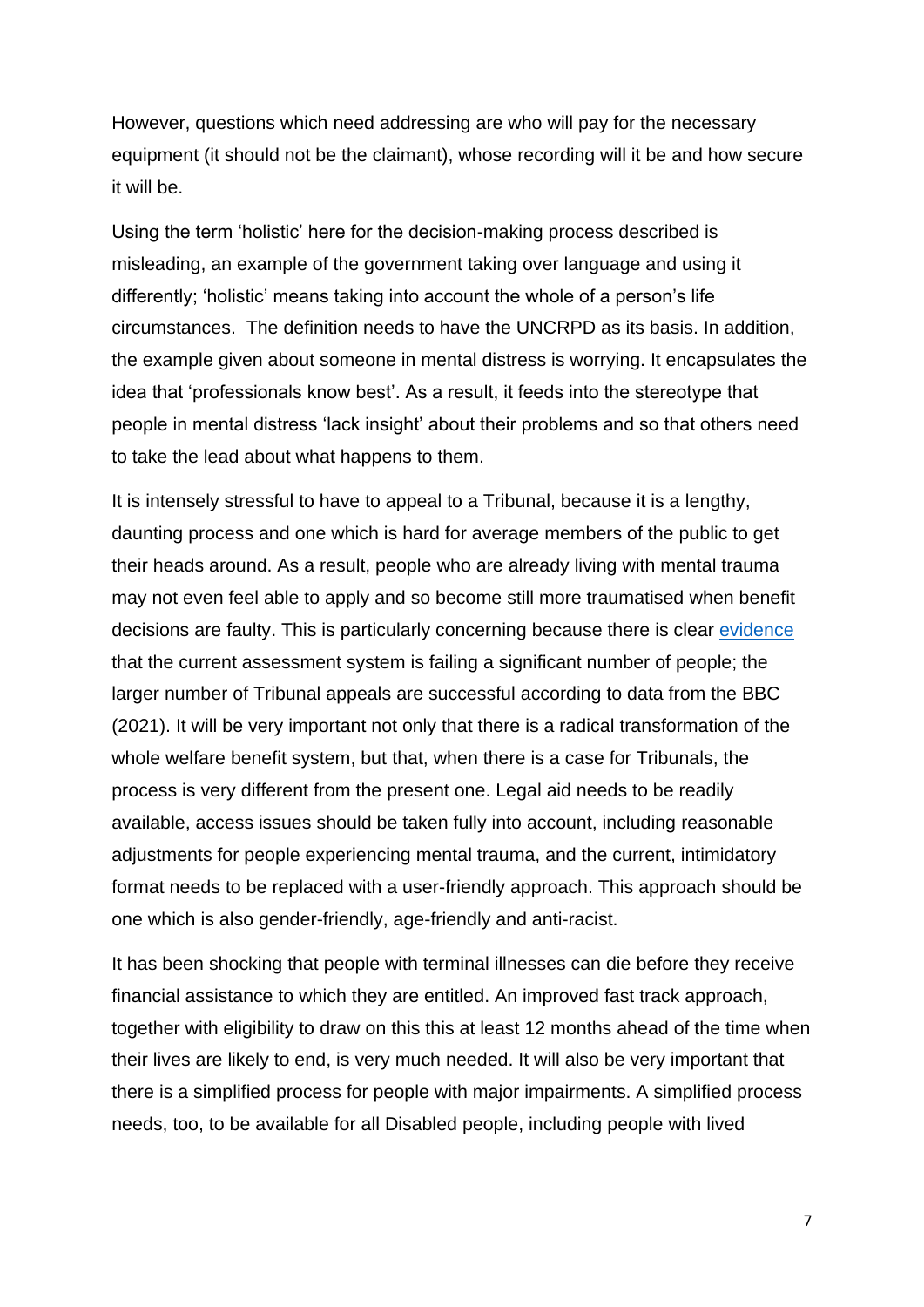experience of a mental health diagnosis/mental trauma; the current system is daunting for most of us.

## **Chapter 4: Re-thinking future assessments to support better outcomes**

Here as well as in the Green Paper as a whole, the underlying problem is that the proposals relate to improving the current system instead of altering it fundamentally in line with the independent living and holistic model set out in the UNCRPD. The UNCRPD also includes an important emphasis on intersectional issues such as ethnicity, gender and age which should be utilised fully.

If there is to be adequate change, it will, too, be important that people with lived experience of a mental health diagnosis/mental trauma and organisations led by them, alongside Deaf and Disabled people and their DDPOs in general, are given an influential role in reshaping assessment criteria and processes used, including those related to 'fluctuating conditions'.

# **Chapter 5: Exploring ways to improve the design of the benefits system**

A concerning feature both of this chapter and of the Green Paper as a whole is that independent living is looked at in narrow terms; the concept used mainly relates to getting people into employment. In addition, the focus is very much on the wellbeing which can result from appropriate employment. However, unless the underlying structural issues which result in mental trauma/distress are tackled, high levels of mental trauma/distress are likely to continue. Shortfalls in physical healthcare, inclusive education, decent, appropriately adapted housing and access to information, community facilities and community participation, together with the government's failure to address the prevalence of systemic discrimination, all need tackling.

There is clear evidence that the introduction of Universal Credit (UC) has caused major problems both for people with lived experience of a mental health diagnosis/mental trauma and for Deaf and Disabled people as a whole; this is apparent, for instance, in the [Paper](https://publications.parliament.uk/pa/ld5801/ldselect/ldeconaf/105/105.pdf) from the House of Lords (2020). Therefore, these issues need addressing comprehensively in the Green Paper. Personal Independence Payments (PIP) should not be merged with UC. Quite apart from the fact that a fundamental transformation of the whole benefit system is needed,